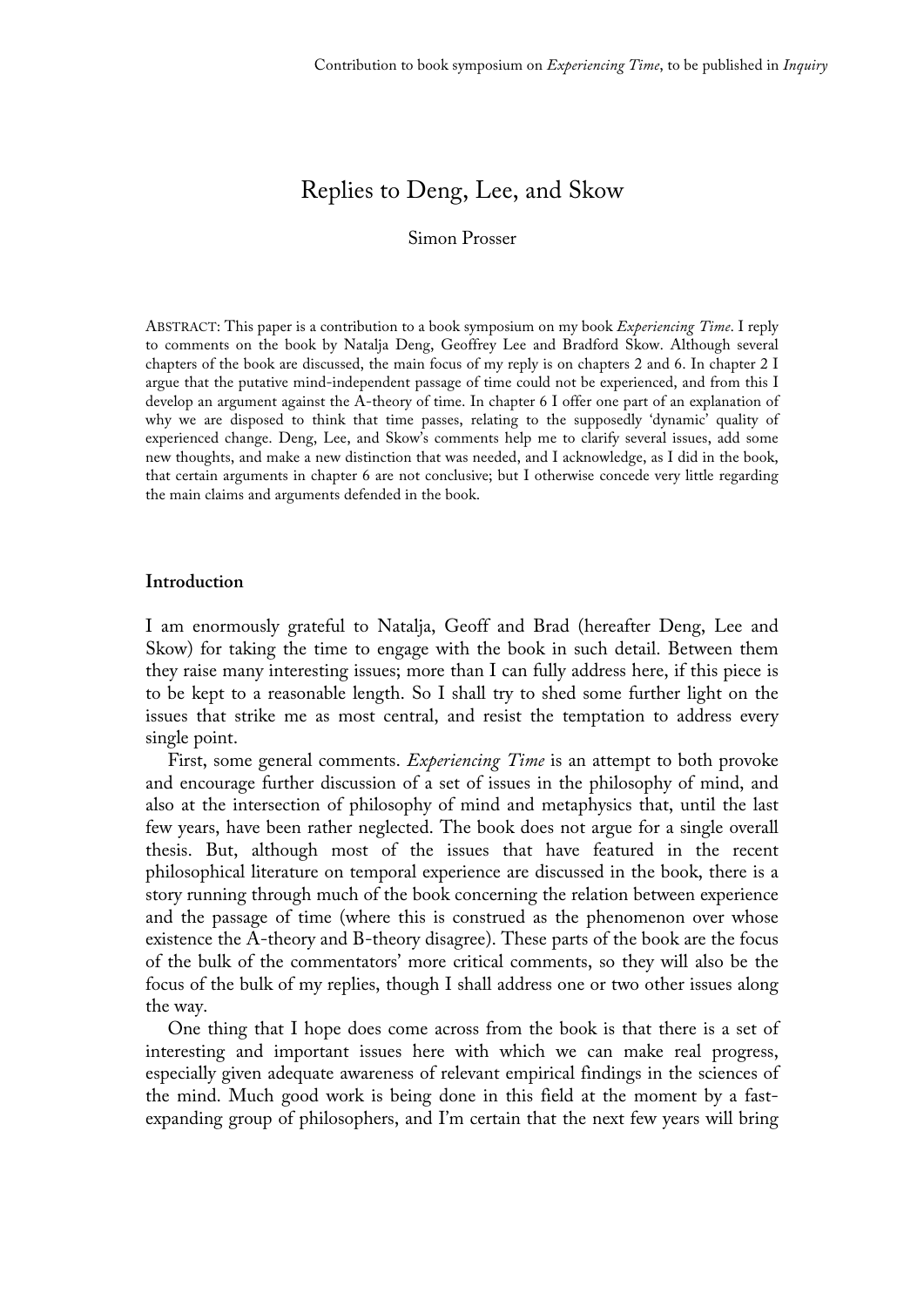much improvement in our understanding of the distinctions that must be made, the positions that can be held, and the arguments for or against them.

## **Chapter 2: The argument against the A-theory**

The argument of chapter 2 builds upon similar arguments given in Prosser 2000, 2007, and (especially) 2013, concerning the claim that experience tells us that time passes. Since I've been going on about this for some time I'm happy to see the issue starting to receive more attention in the recent literature. I continue to believe that there is big trouble here for any version of the A-theory, and it is an issue that those interested in the metaphysics of time cannot afford to neglect (though many still do).

In very brief, the main argument of chapter 2 is this: a common reason that is given for accepting the A-theory is that experience tells us that time passes, or that the world has 'dynamic' features incompatible with the B-theory. But, according to the argument, regardless of what subjective features experience may or may not have, we cannot be veridically experiencing time passing. In order to have a veridical experience of *x* (as opposed to, say, a non-veridical experience as of *x*, a veridical hallucination as of *x*, or an experience of something else that is mistaken for an experience of *x*) one must stand in a certain kind of relation to *x*, a relation that involves one's experiential state being sensitive to the occurrence of *x*. But since the putative dynamic features would be part of metaphysics, experience cannot be sensitive to them in the right sort of way; they are just not the kinds of things that experience could be telling us about. Worse still, for the A-theorist, if experience could not be telling us about the supposed dynamic features of the world, then it's not clear how we could have an adequate grasp of what those features are supposed to be; for we do not seem to have any way of understanding what the A-theorist is claiming except in relation to actual or simulated experience. So the A-theory fails to make a properly intelligible claim, and should be rejected.

I've found that this kind of argument is frequently met with bafflement. To many, it just seems so obvious that we are experiencing time passing, let alone that we know what we mean when we say that time passes, that it is a struggle to take arguments of this kind seriously. But the only way to reply to an argument is to show what is wrong with it, and to my mind no one has done so. Although a few objections have been raised, so far no two philosophers have said the same thing about where the argument is supposed to go wrong. I take that to be a good sign. Some of the objections are easy to dismiss, though those raised here by Deng, Lee and Skow are certainly more pressing than most. Before addressing them, however, I'd like to warn against one other kind of response. This is the response that accepts that dynamic features cannot be experienced, but holds that this doesn't matter because experience was never the reason for accepting the A-theory in the first place; instead, it is supposed to be a kind of default position, the common sense view that should be accepted unless there is a good reason to reject it.<sup>1</sup> If the arguments of

 $\overline{a}$ 

<sup>&</sup>lt;sup>1</sup> See Phillips 2016 for an example of this kind of response.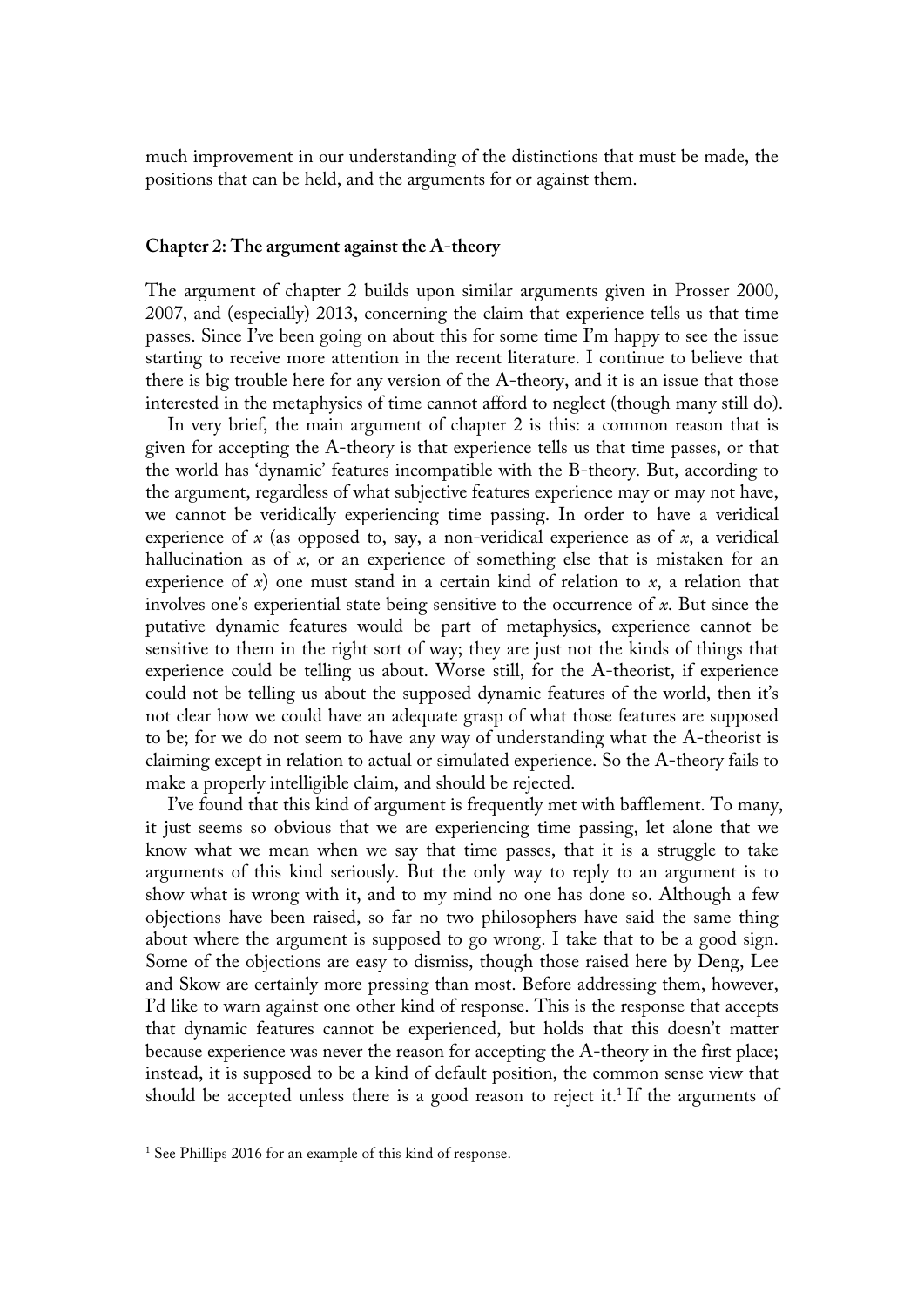chapter 2 are sound, however, then one should wonder how common sense could track the truth about the A-theory any better than experience can; after all, the arguments suggest that common sense would tell us the same thing, regardless of the metaphysical truth. But, in any case, there's an obvious danger that the common sense view relies on an understanding of the A-theory that is problematically linked, implicitly, to the character of experience, perhaps because in conceiving of the world as dynamic one relies on an offline simulation of experience. As I emphasise in the book, this is likely to fall foul of the worries about intelligibility (section 2.9), in which case the A-theory still fails. In light of arguments of this kind, the fact that it seems to one as though one is thinking about a certain kind of phenomenon provides very little reason, on its own, to believe that one has succeeded in doing so, let alone that reality is as one imagines it to be.

All three commentators are sympathetic to my conclusion that the putative dynamic features of the world posited by the A-theory could not be experienced, so there is little comfort here for the A-theorist. However each of them raises different doubts about whether my arguments are sufficient to establish that conclusion. In my opinion, all can be answered.

To begin with, an issue of formulation. Deng distinguishes two main claims that I make in chapter 2, which she calls claims 1 and 2. Claim 1 is that (in my own words, p. 54) 'it is impossible to experience the passage of time, and that experience does not even represent A-theoretic features (not even falsely)'. That is indeed what I claim. But she interprets 'experience' for these purposes in a narrow phenomenological sense, relating only to perception. That's not correct. The arguments of chapter 2 are intended to be extremely general. In constructing arguments of this kind one is hampered by the fact that no A-theorist has ever made it adequately clear just what aspects of experience are supposed to tell us that time passes. Now, it's not for me to tell the A-theorist what their view should be. But fortunately, for the purely negative purposes of chapter 2, I do not have to. I do assume something that I take to be uncontroversial, that if one's experience tells one that something is the case, this is because of some aspect of 'what it is like' for one psychologically, in the broadest possible sense of 'what it is like' (though even if this assumption were denied, I doubt that it would really help the A-theorist). One can adopt a correspondingly broad sense of 'phenomenal character' in talking about this, much broader than the usual notion employed in the philosophy of perception. So, for example, even if the A-theorist's claim is that we experience time passing by virtue of comparisons that we make between current and remembered states of the world, this still corresponds to there being 'something that it is like', or a phenomenal character in the very broad sense, for the subject. Any potential way to acquire empirical knowledge counts as 'experience' in this broad sense; any way of gaining knowledge that is not purely *a priori*. I emphasise this because no A-theorist should think that they can avoid the objections of chapter 2 just by claiming that I am assuming too narrow a notion of 'experience'.

What Deng calls claim 2 is that the A-theory is not merely false, but unintelligible. This is what takes us from claim 1 to the B-theory. I shall say more about its interaction with claim 1 when I discuss Lee's comments, below.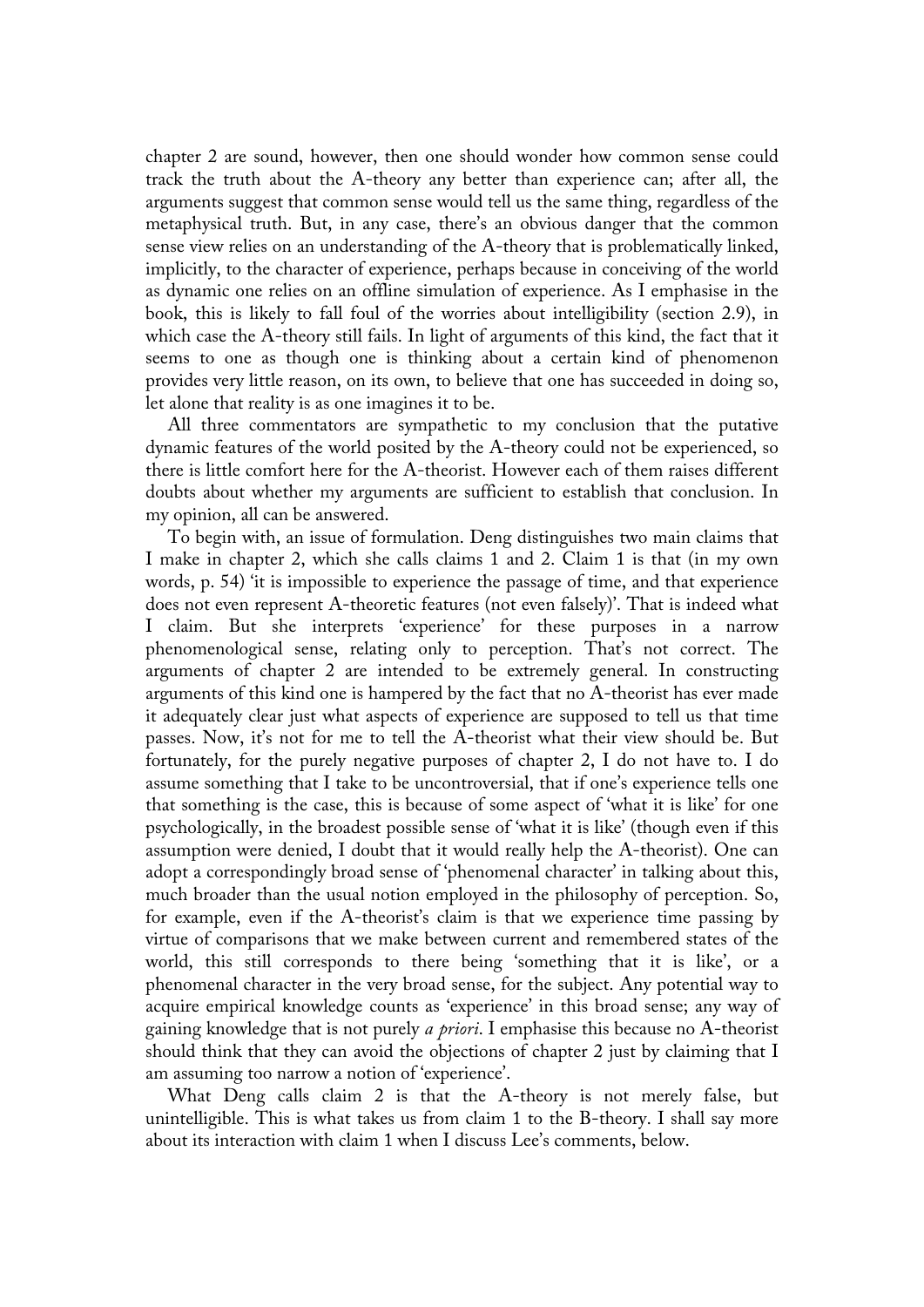Deng worries that the broad construal of claim 1 might be in tension with one of the broader projects of the book, which is to explain why experience seems to tell us that time passes, or that we live in an A-theory world rather than a B-theory world. But there is no tension; one can deny that experience represents an A-theoretic world while still holding that there are features of experience that seem incompatible with the B-theory, or that dispose us to conceptualise the world in terms of 'motion' through time or other dynamic metaphors. I shall return to this in responding to Deng's comments on chapter 6.

I give two main arguments in chapter 2, prior to the argument about intelligibility: the detector argument and the multi-detector argument. Both are intended to show that our experiences lack a crucial kind of sensitivity to the supposed dynamic features of the world. The detector argument is a relatively blunt instrument that takes us only so far, while the multi-detector argument gets to the heart of the problem. Note that the multi-detector argument does not take the conclusion of the detector argument as a premise; it works independently.

The detector argument is a kind of debunking argument. It is intended to establish that experience would be just the same whether the A-theory or B-theory were true. In other words, experience is just as we should expect it to be, given the truth of the B-theory. This undermines the claim that the supposedly 'dynamic' character of experience conflicts with the B-theory and thus supports the A-theory. As others have noted, one might resist this conclusion by holding that the A-theory somehow provides a better explanation for the nature of experience. So I'll acknowledge here, as I do in the book, that (as Deng points out, following Skow) the detector argument does not, on its own, fully establish that experience fails to favour the A-theory. But it comes pretty close, because it is hard to see what resources the A-theorist could draw upon to argue that the A-theory gave a better explanation for experience. For example, perhaps in other contexts one might argue that one was entitled to a default presumption that things are as they appear. But the reasons for such default presumptions – such as evolutionary considerations that appeal to the normal functioning of one's perceptual apparatus – do not seem to apply in this context. Sticking with the evolutionary case, for example, both the Atheory and B-theory seem required to tell similar stories, on their own terms, about the evolutionary function of temporal experience. This follows from the fact that both theories agree on the whole sequence of physical events (more on which below), including all the events that constitute our evolutionary history. It seems likely that similar difficulties will beset any similar arguments.

In presenting the detector and multi-detector arguments I used the analogy of trying to build a physical device that detects the passage of time, in a certain sense of 'detect'.2 My intention was to make the detector argument, especially, clearer, as I suspect that there are quite a few philosophers who realise that no physical experiment can tell us which of the A- or B-theory is correct, but who have not yet noticed the implication that experience (which supervenes on physical states) can do no better. However, with hindsight, the analogy with a detector does bring a danger

 $\overline{a}$ 

<sup>&</sup>lt;sup>2</sup> For similar arguments expressed without the detector analogies see Prosser 2013.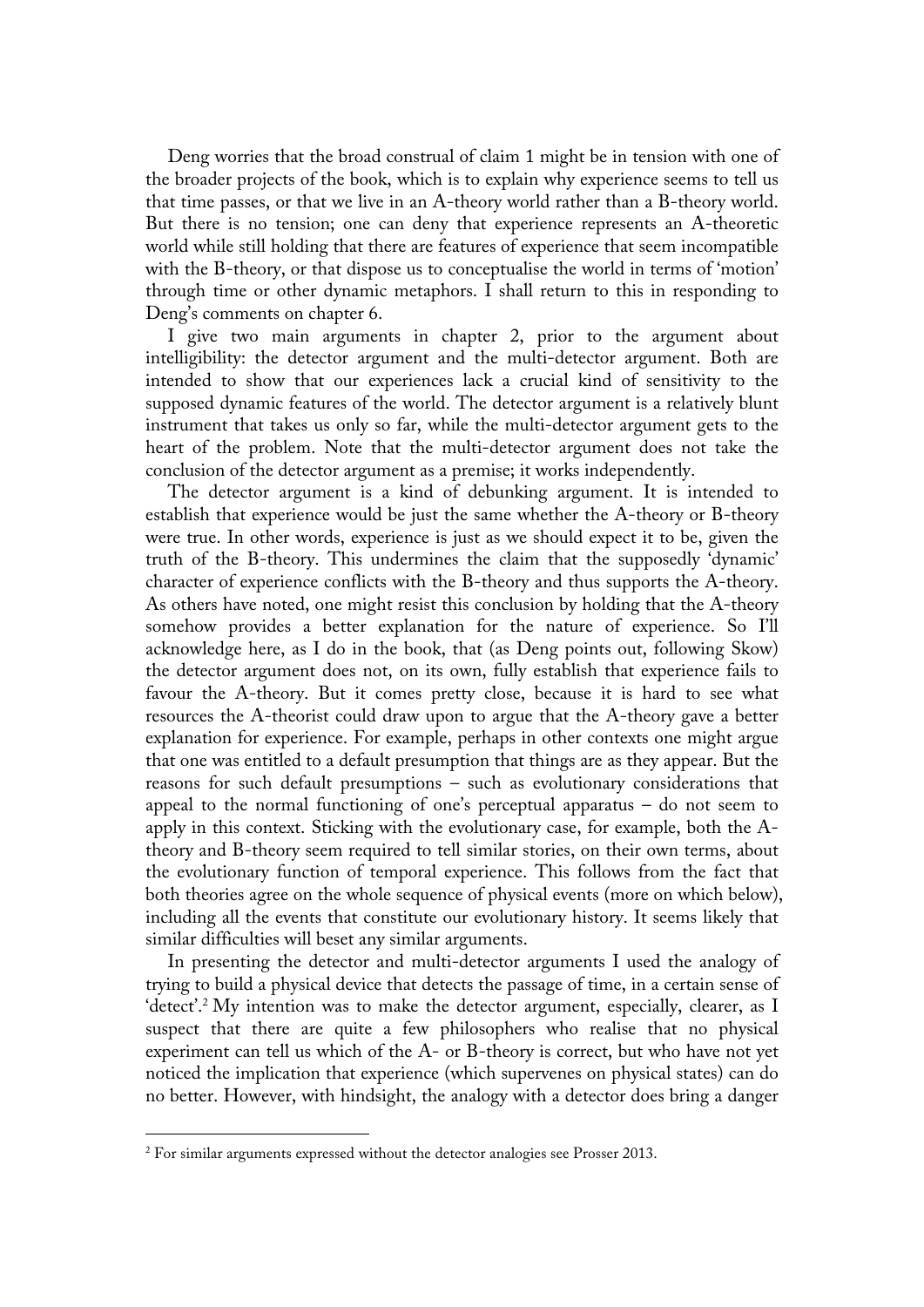of confusion; people sometimes have their own ideas about what counts as a 'detector', and can get side-tracked as a result. Skow's comments about the detector argument are a case in point. I fully acknowledge that there are some notions of 'detector' such that a physical system could be said to be detecting the passage of time, on the assumption that time does indeed pass. I acknowledge this in the book, when I say that, given the truth of the A-theory, there's a sense in which a clock could be said to be detecting (and indeed measuring) the passage of time. But what we cannot have is a physical device with a light on top such that we can use the illumination, or otherwise, of the light to tell us whether of not time passes. That's all that I need to claim about the simple detector, and Skow accepts that it is true. His objections here, it seems to me, are directed against a stronger conclusion than the one that I actually draw from this argument.

The detector argument rests on the assumption that the A- and B-theories both posit the same series of physical events. While I tried to make it clear what I meant by this, Deng's comments show that I need to be still clearer. What I say in the book is that if by 'physical event' we mean an event as described using the vocabulary of physics, then both theories agree on which physical events occur. They disagree about the metaphysical nature of the events, but not on *which* events occur, when the events are given a purely physical description. So here are some examples: if an A-theorist holds that two electrons collide in location *l* at time *t*, then the B-theorist will agree. If the A-theorist holds that an electric current flows though object *o* at time *t*, causing a light to illuminate, then so does the B-theorist. And if the Atheorist holds that a certain pattern of neurons is firing at time *t*, then so does the Btheorist. These are not the kinds of things about which the theories disagree. So if, according to one theory, a light on the putative passage detector illuminates when the detector is switched on, then the other will agree. Consequently there can be no physical device such that whether or not the light illuminates will tell us whether or not time passes. And, correspondingly, if experiences supervene on physical states of the world, there can be no experience such that whether or not that experience occurs will tell us whether or not time passes. Not, at any rate, in a context in which that is what is in dispute.

In any case, the detector argument was really just a warm-up for the multidetector argument. The detector argument ought to give one a sense that experience couldn't be sensitive to the supposed dynamic phenomena in such a way as to be an experience of them. The multi-detector argument makes it clearer that this is the case. Really, the argument is quite simple. Consider the 'red' experience that you have when looking at a ripe tomato. What makes it an experience of the redness of that tomato, rather than of some other property of the tomato, or of something else? Although the details are not completely uncontroversial, there is no deep mystery here. The redness of that particular tomato caused the particular 'redness' element of the experience to occur, it did not cause any other element of the experience to occur (such as the element of experience representing the tomato's shape), and nothing else caused the 'red' element of the experience to occur (at least not in the relevant way).

The multi-detector argument challenges the A-theorist to explain how there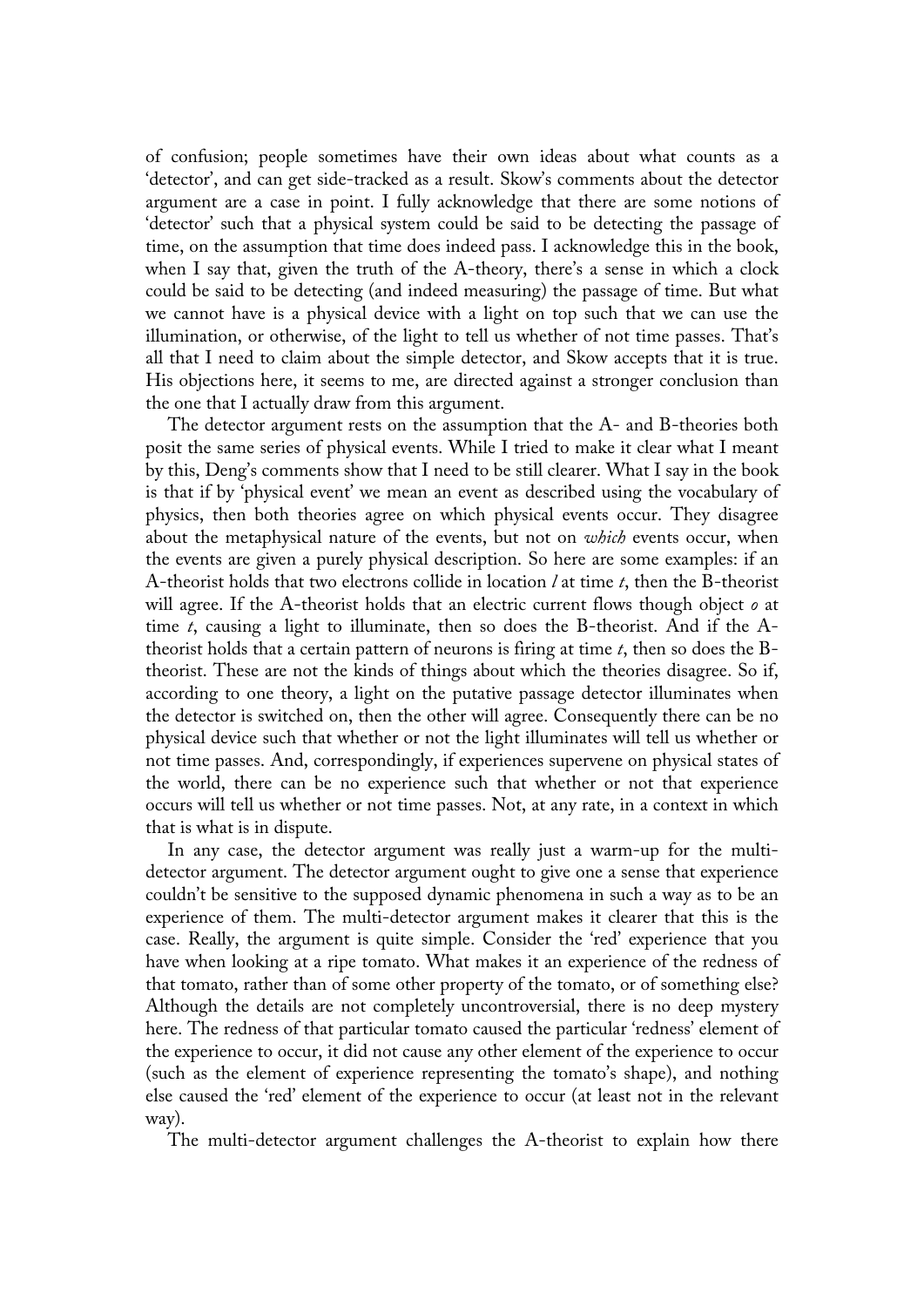could be any corresponding story about what would make it the case that some specific element of experience (and not some other element) was an experience of a dynamic feature of the world (and not an experience of something else). In the book, I argue that this challenge cannot be met. To put it simply, if experience told us that time passed (in the straightforward sense in which it tells one that the tomato is red) this would have to be because some specific element of experience was sensitive to the presence of some dynamic feature of the world; but this kind of differential sensitivity is not possible.

Skow raises several objections to this argument, but none of them work. Suppose we have an element, E, of experience that is always present while other elements of experience come and go (Skow puts this in terms of my analogy of a detector with multiple lights; to save space, and perhaps avoid confusion, I'll translate directly to the case of experience with its many elements). Let's accept that if the A-theory were true, then it would be true that if time did not pass, E would not occur (because if time did not pass then the world would be so different from the actual world that no experience would occur at all). So there's a sense in which the occurrence of E would be counterfactually dependent upon time passing, and it might be suggested that this would be sufficient to regard E as an experience of time passing. In the book I complain that by the same reasoning every element of experience would count as an experience of time passing; and E would also count as an experience of everything else upon which E's occurrence would be dependent, such as the value of Planck's constant, the occurrence of the big bang, and so on.

To this, Skow replies that E could be regarded as an experience of *all* of those conditions; and the changeable elements of experience should not be regarded as experiences of temporal passage because they come and go according to the occurrences of other states of affairs (the presence of a ripe tomato in front of the perceiver, for example), and thus may be absent even though conditions are normal and time is passing.

For Skow's objection to work, he'd have to be right on both counts; but that cannot be the case. I'll acknowledge that someone who knows that E would only occur if conditions  $C_1, C_2, \ldots C_n$  obtained could use the occurrence of E to infer  $C_1$ ,  $C_2, \ldots C_n$ . So, in that limited sense, E could be regarded as a 'detector' for  $C_1, C_2, \ldots$  $C_n$ . Suppose, however, that someone does nothing more than connect a battery to a light bulb, sees the bulb illuminate, and says 'look, I have a built a detector, and it shows that time is passing, the big bang occurred, Planck's constant has such-andsuch value, etc.'. Although, as I said, given enough theory one could of course infer those conditions, in many contexts the claim would appear ridiculous – in such contexts we should rather say that this is a device that in itself detects nothing, it's just a bulb and a battery, and the most that's shown by the illumination of the bulb is that the battery is charged. More importantly, transposing to the case of experience, do we really want to say that I perceive that the big bang occurred, that Planck's constant has such-and-such a value, and so on, just because if I were equipped with suitable theoretical knowledge I could infer these things from the fact that I have experiences? I think it's clear that we should not say this. We do not take ourselves to be perceiving something just because, were it not the case, the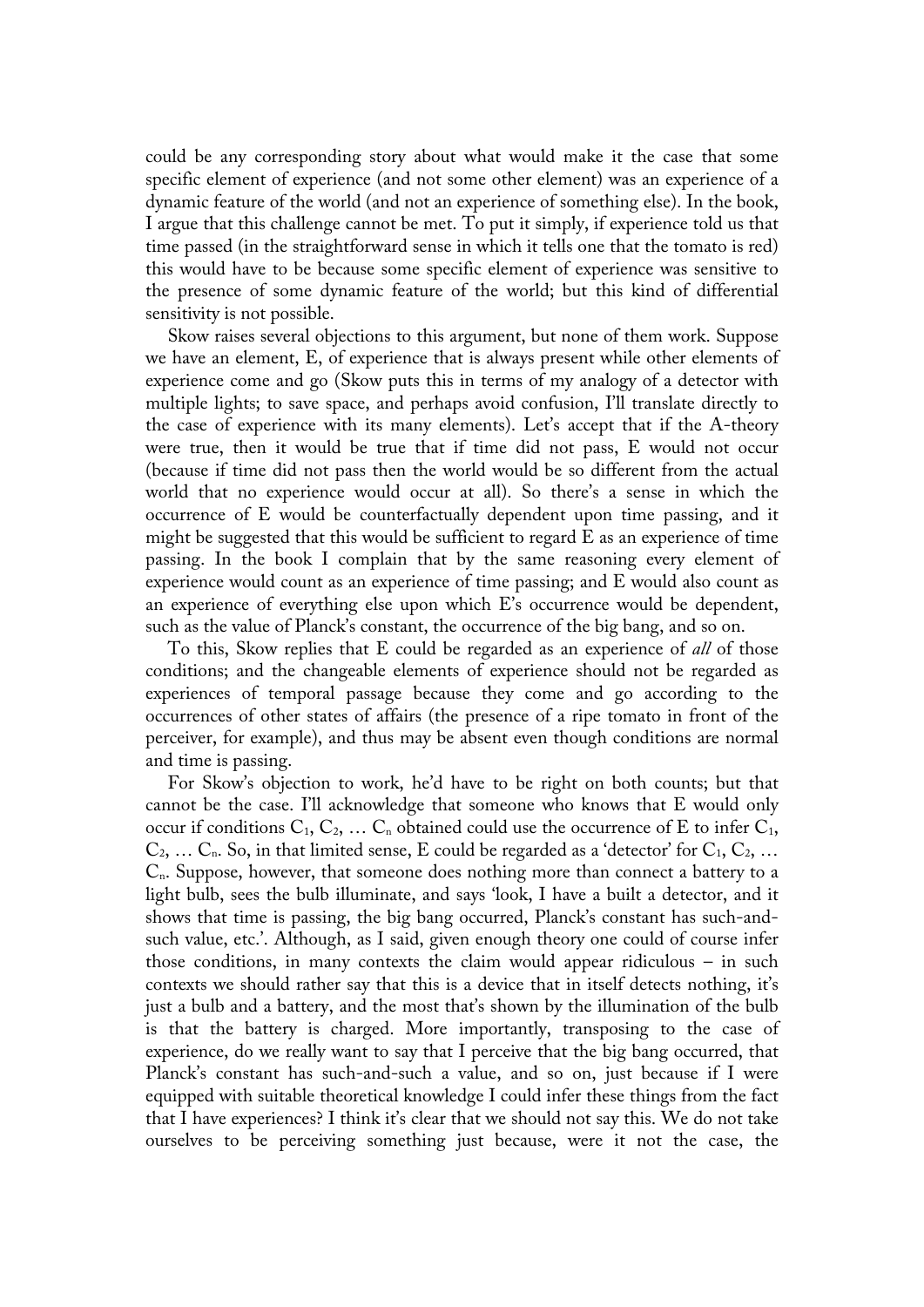experience would not have occurred. When I look at a ship sailing by on a sunny day, I do not thereby see the nuclear reactions at the centre of the sun that produced the light that illuminates the scene, even though my experience would not have occurred without them, and even though I could infer their existence given suitable theoretical assumptions. Here's one reason why: we can normally rule something out as an object of perception if it is a condition for the occurrence of *all* of the experiences in a given sensory modality (see p. 44n, where I connect this point with H. H. Price's distinction between 'standing' and 'differential' conditions). I do see the ship, however, because if the ship were not there then the relevant elements of my experience would not have occurred, while the elements of experience representing the water, sky, clouds, and so on, would still be present.

What about Skow's suggestion that the changeable aspects of experience, such as a visual experience of a red tomato, would be ruled out as experiences of temporal passage just because, given the truth of the A-theory, sometimes they would not occur yet time would still be passing? Of course I agree that this lack of sensitivity is a reason why those elements of experience could not be experiences of anything dynamic. But Skow should not say this, given the other things he says. For if he were right that an experience can be of all of the conditions necessary for its occurrence, then he ought to say that each changeable element represents the conjunction of the changeable phenomenon with which it is correlated, and the passage of time (and all other such necessary conditions). The tomato experience would thus represent the conjunction of the presence of the tomato and the passage of time (and the value of Planck's constant, and so on). The conjunction would only be true when the tomato was present. But then every element of experience would be an experience of the passage of time; which is just another way of saying that just by having any kind of experience at all, once is having an experience of time passing. But the project here was to explain how just one element of experience could concern a dynamic feature of the world (where an 'element' is something less than the whole). That's what would be needed in order to defend the claim that we can experience the passage of time (or other dynamic features that entail it), rather than the somewhat implausible claim that we infer the passage of time from any experience at all, regardless of its content, even though no part of the phenomenology has any more connection with the passage of time than any other.

Speaking of 'elements' of experience, Skow's discussion of sense data shows that he has misunderstood what I had in mind with this word. In terms of the sense datum theory that he discusses, he assumes that while phenomenal characters correspond to properties of sense data, the sense data themselves are the elements of experience. If that were what I meant by an 'element' of experience then probably some of the things I say would be incorrect. But it is not what I meant. Like Skow, I reject sense-datum theories, but if one nevertheless wishes to put things in terms of sense datum theory, and if one construes sense data as items that can each have multiple phenomenological properties, then what I mean by an element of experience is a token instantiation of a phenomenological property by a sense datum. That's why I insist that there is a one-one correspondence between elements of experience and perceived features of the world. When I see a ripe tomato, there is an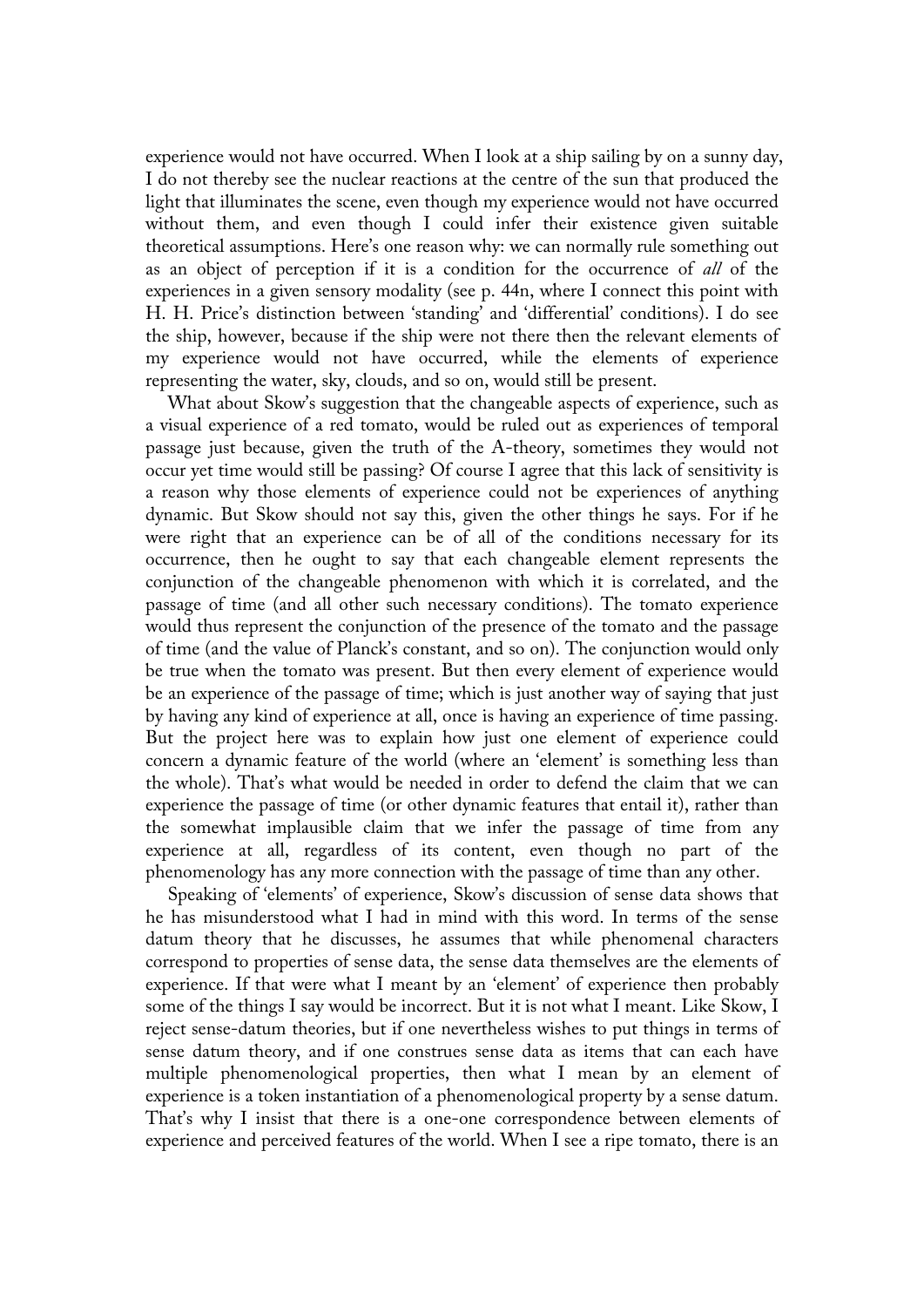element of experience corresponding to the colour of the tomato (or perhaps many elements, corresponding to the colours of many parts of the tomato), another element corresponding to the shape of the tomato, and so on. There need be no uniquely correct individuation of elements, thus construed, but for the purposes of the multi-detector argument elements must be individuated at least as finely as phenomenological discrimination allows.

Lee's objection is more subtle. Lee accepts that experience cannot be sensitive to the passage of time, as shown by the multi-detector argument, and agrees that experience cannot tell us about metaphysical phenomena of this kind, but worries that the lack of experiential sensitivity is not sufficient to show that the passage of time cannot be experienced. He says two related things about why. Firstly, he observes (as I also do, p. 24) that space and time are perceived not directly but via the perception of spatial and temporal relations. Thus experience can tell us that the world is spatial, even though no element of experience is directly sensitive to this fact. Rather, there are elements of experiences that are sensitive to specific spatial relations, and our perception of these relations tells us that the world is spatial. Much the same is true for time and temporal relations. Similarly, Lee suggests that insofar as experience tells us that time passes, this could be because experience is sensitive to 'specific temporal facts that involve the passage of time'. He gives as an example that one might be aware of an event occurring and then getting further into the past as one attends to it in memory.

A few remarks about this. Firstly, the example is ambiguous. It could mean that as one recalls a recent event one has, via one's continuously changing memory, a continuous sense of the event 'moving' further into the past. If so, then the multidetector argument would apply straightforwardly to that sense of temporal movement; one's experience could not be differentially sensitive to the passage of a specific event through time. Perhaps one might infer something dynamic (that time passes) from something else dynamic (that this particular event is receding into the past), in much the same way that one can infer something spatial (the world is spatial) from something else spatial (this object stands in a spatial relation to that object). But this doesn't remove the problem about how experience could be differentially sensitive to something's being dynamic.

Perhaps instead Lee has something else in mind: that one's combined experience and memory have an embedded structure, such that right now they tell one that the event is, say, ten minutes into the past, but one also remembers times at which it was only five minutes into the past, and at which it was present. And Lee's question then would be why one should not be entitled to employ dynamic concepts in describing what one experiences. So, for example, one might hold that 'past', as it appears in the description just given of a structured memory, refers to the A-theoretic property of pastness, rather than the B-relation that the B-theory holds to be the semantic content of 'past' (in the book I argue that this would be a relation between a personstage and a remembered event). Lee accepts that we are not entitled to employ dynamic concepts in this way, but he thinks that my sensitivity arguments are not sufficient to show why.

Lee further illustrates his point with the example of someone who claims to know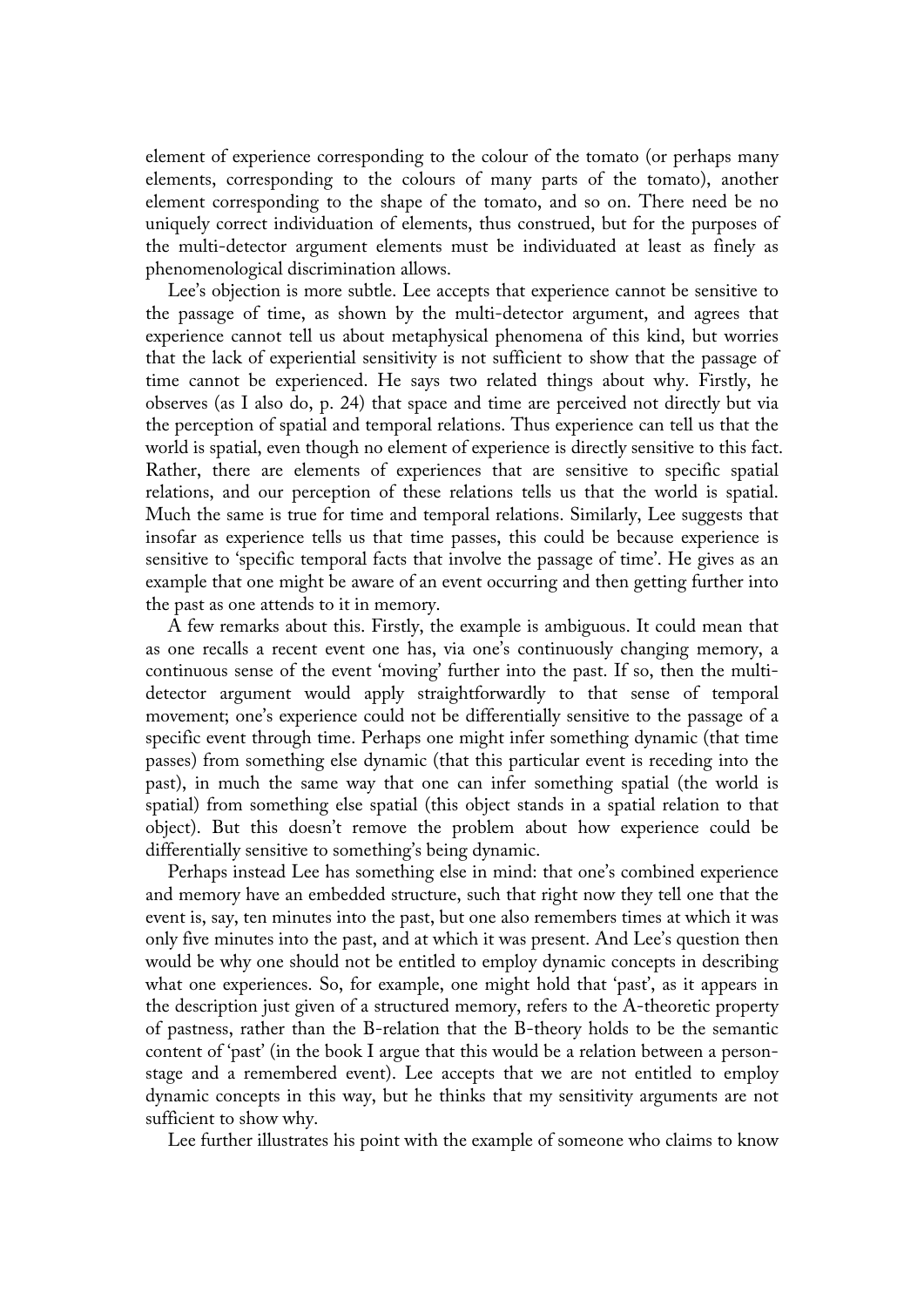that light is an electromagnetic wave through direct perceptual observation. It seems that this would be mistaken, and I agree with Lee that the reason why it is mistaken cannot be that experience is not sensitive to electromagnetic waves, because it is (cf. experience is sensitive to temporal relations, and if the A-theory is correct then experience is thus sensitive to relations in dynamic time). But I do not know why Lee also thinks that the problem with the claim is not that there is no feature of experience that is sensitive to *whether* light is an electromagnetic wave. It seems to me that this is exactly what would be needed. It is a contingent fact that we have no such experience. The fact that light is an electromagnetic wave is, after all, an empirical discovery. We can perfectly well imagine someone, albeit very different to ourselves, whose experience would tell them this. Think of someone, for example, who had, in addition to vision, the capacity to 'feel' electric and magnetic fields. Such a person might be able to feel the fields vibrating whenever light was present, and conclude that light is an electromagnetic wave.

Let 'dynamic phenomenology' be any phenomenology that is sensitive to, and has as its content, the presence of specifically dynamic features of time (and not just time or temporal relations per se). (I don't always use 'dynamic phenomenology' in this way in the book). Either we have dynamic phenomenology or we do not. The sensitivity arguments show that we do not; whatever phenomenology we have, that we take to be sensitive to the presence of dynamic features, it cannot really be sensitive to them.

This leaves us with non-dynamic phenomenology – phenomenology that is sensitive only to B-relations or other temporal features whose metaphysical nature is in dispute. So Lee's question now is why we should not be entitled to apply dynamic, A-theoretic concepts to such experiences. But in fact this question never really arises, because we simply do not possess such concepts (despite appearances to the contrary). Concepts like 'past' are deployed via experience in a way that is causally sensitive to B-relations. Since experience is not sensitive to dynamic features such as the presence of A-properties, we simply do not have concepts with such features as their contents (this is the conclusion of the intelligibility argument, section 2.9). Perhaps it will be suggested instead that dynamic concepts acquire their contents through our understanding of their theoretic roles. This would be true for Lee's example of a electromagnetic waves, which play a role in physics. But what would be the theoretical roles of the putative dynamic features of time? They do not have theoretical roles within physics; not in the way the electromagnetic waves do. Unlike electromagnetic waves, they have no essential role in explaining how specific experiences come about, as opposed to the general claim that no experience would occur at all were time not dynamic. In any case, whatever theoretical role they are supposed to have, it does not appear that this role could make them the contents of words like 'past'; for those words, as explained above, are deployed in a way that is causally sensitive to B-relations, and thus have B-relations as their contents. This makes it impossible to claim that 'past' is a dynamic concept.

All of this can perhaps be made clearer by extending the spatial analogy a little further. I look around me, and I see two objects: object A is 2m to the left, and object B is 1m to the left. I am aware that from object B's location, object A is only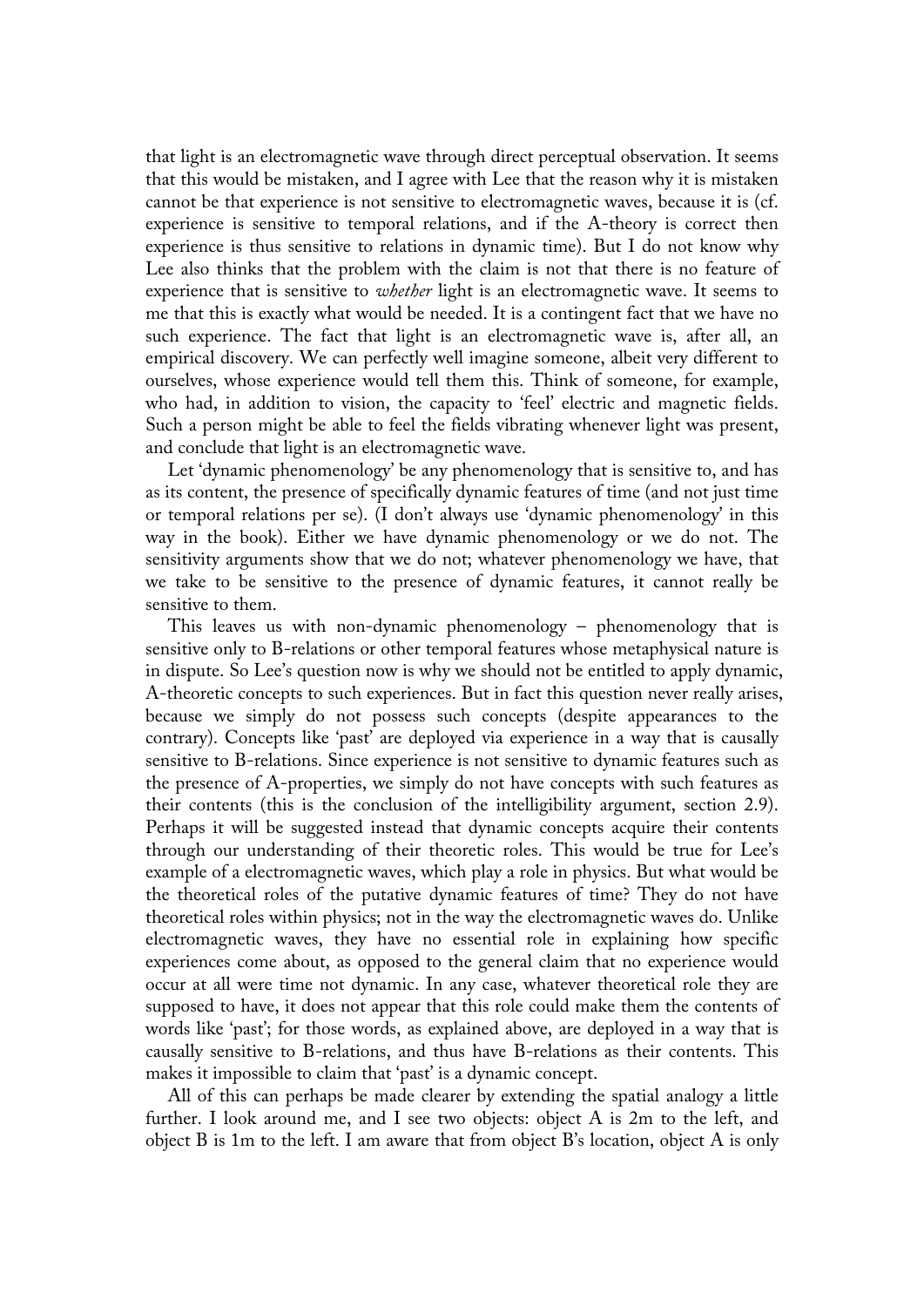1m to the left, and from object A's location object A is 'here'. This structure of degrees of left-ness and here-ness matches the structure of pastness and presentness in the temporal example above. To keep things simple let's imagine that humans always face the same direction, so that the directions 'left' and 'right' don't change with our movements. Suppose now that there were a theory according to which space *seeps* from left to right. 'Seep' is only a metaphor, we are told, though no one can tell us anything much else about what it is, except that the seepage of space is entailed by the presence of properties which, according to the seepage theorist, we refer to when we use the words 'left', 'right' or 'here'. It is acknowledged that the seepage of space is not something to which experience is directly sensitive; we have no seepage phenomenology (cf. no dynamic phenomenology). But the seepage theorist nonetheless claims that we experience the seepage of space by virtue of experiencing objects with varying degrees of left-ness, right-ness or here-ness, as described above, and when we talk about left-ness and here-ness in this context we are deploying seepage concepts that refer to the properties posited by the seepage theory. The seepage theorist also holds that if this were not a world in which space seeps, there would be no conscious experience at all, because even though the laws of physics describing such a world might be isomorphic with our own, the metaphysical nature of all physical phenomena, including those upon which experience supervenes, would be utterly different.

I think it's clear that the seepage theory does not deserve to be taken seriously, and it certainly doesn't gain any support from experience. But why? I think the central reason is that the theory lacks content; it is an entirely empty speculation. We know what 'left', 'right' or 'here' mean, and they do not refer to intrinsic properties of places. The word 'left' is correctly applied just when an object stands in a certain spatial relation to the subject, and thus its content is that relation. It is because one stands in such a relation to an object that the objects looks *to the left*. The experience – the seepage theorist has already acknowledged – would not be sensitive to the supposed seepage-property of leftness. But the problem is not just that the seepage theorist has used words like 'left' and 'here' incorrectly. The problem is that the putative concepts employed by the seepage theory are empty. For what properties do they refer to? And, perhaps most importantly, what on earth is seepage? It is clearly not enough to hold that these properties are defined by their theoretical roles. The theoretical roles have not been specified in such a way as to individuate a unique set of properties; and, moreover, they have nevertheless been specified in such a way as to make it clear that the properties in question are *not* referred to by words like 'left' and 'here'. So the seepage theory is not so much false as meaningless. Moreover it wouldn't help if there were some further 'seepage' phenomenology; not if that phenomenology were not sensitive to a real phenomenon of seepage. The phenomenology might give us the illusion that there was some phenomenon called 'seepage', and that we knew what this was; but in the absence of the required sensitivity to the objective phenomenon this would be merely an illusion. The same, I have argued, is true of the A-theory, for parallel reasons.

Finally, I should briefly address two points raised by Deng concerning chapter 2.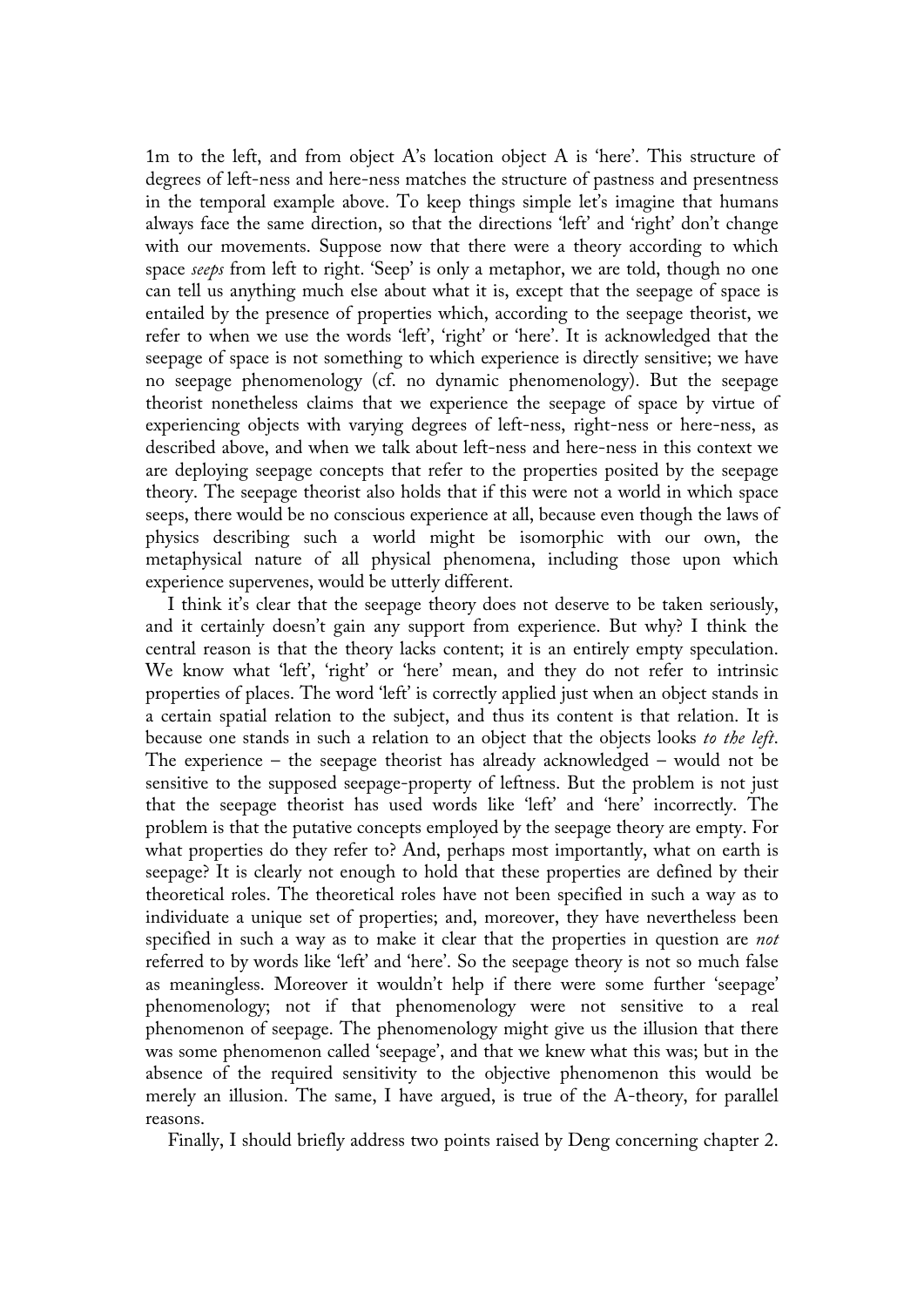Firstly, in the context of the detector argument, I discussed a view associated with Hermann Weyl, according to which 'the objective world simply is, it does not happen. Only to the gaze of my consciousness, crawling upward along the life line of my body, does a section of this world come to life as a fleeting image in space which continuously changes in time.' (1949: 116) I took this to be a version of substance dualism, in which the conscious mind 'passes' along the otherwise 'static' physical time-line. This would suggest a succession of different realities, each of which could be depicted by a diagram showing consciousness at a different position along the time line (I give a sample diagram on p. 36).

Deng interprets me as saying that the problem is that these different realities contradict one another. But, she notes, I'd already argued, against the standard McTaggart paradox, that such objections beg the question, for the A-theorist claims that the whole of reality changes as time passes, and hence no single reality contains a contradiction. This would indeed be a good reply to the complaint that the Weylian position led to contradiction, but that wasn't my objection. My objection was that each of the putative diagrams would be inaccurate, not that they would contradict one another. If the diagram shows consciousness at just one point on the time line then it depicts a world in which the person in question is conscious for just one instant, and is a zombie at all other times. But this is not correct; I, for one, was conscious ten minutes ago, and hope to still be conscious in ten minutes time. A correct diagram should therefore show my consciousness as spread out along the time line, not as occurring at just one time. But in that case it's hard to make sense of the notion of consciousness 'moving' along the time line. This undermines the Weylian view.

Secondly Deng raises a worry about my reply to an imagined quasi-Kantian position according to which the putative dynamic phenomenology, P, supervenes on other, non-dynamic phenomenology. Just to clarify, my thought was just that nothing has been said here that would explain how the occurrence of P would be sensitive to the real passing of time, or other dynamic phenomena. The multidetector argument would still apply to it. This is compatible with saying (as I do) that such phenomenology might have a role in making people believe that experience is telling them time 'passes' (as they say).

### **Chapters 3-5**

In these chapters I discuss the attitudes that we express using words like 'past' and 'future', I give an account of the way we experience durations and rates, connecting this with the rate at which time seems to pass, and I discuss the doctrine of the 'specious present' and various other issues relating to the way we experience change and duration. Chapters 4 and 5 are lengthy, and between the three chapters I put forward quite a lot of new ideas, but since there weren't too many objections from the commentators I won't say much more about them here.

I must, however, correct one misunderstanding in Lee's comments about my intentionalist account of experiences of (and thoughts about) rates and durations, in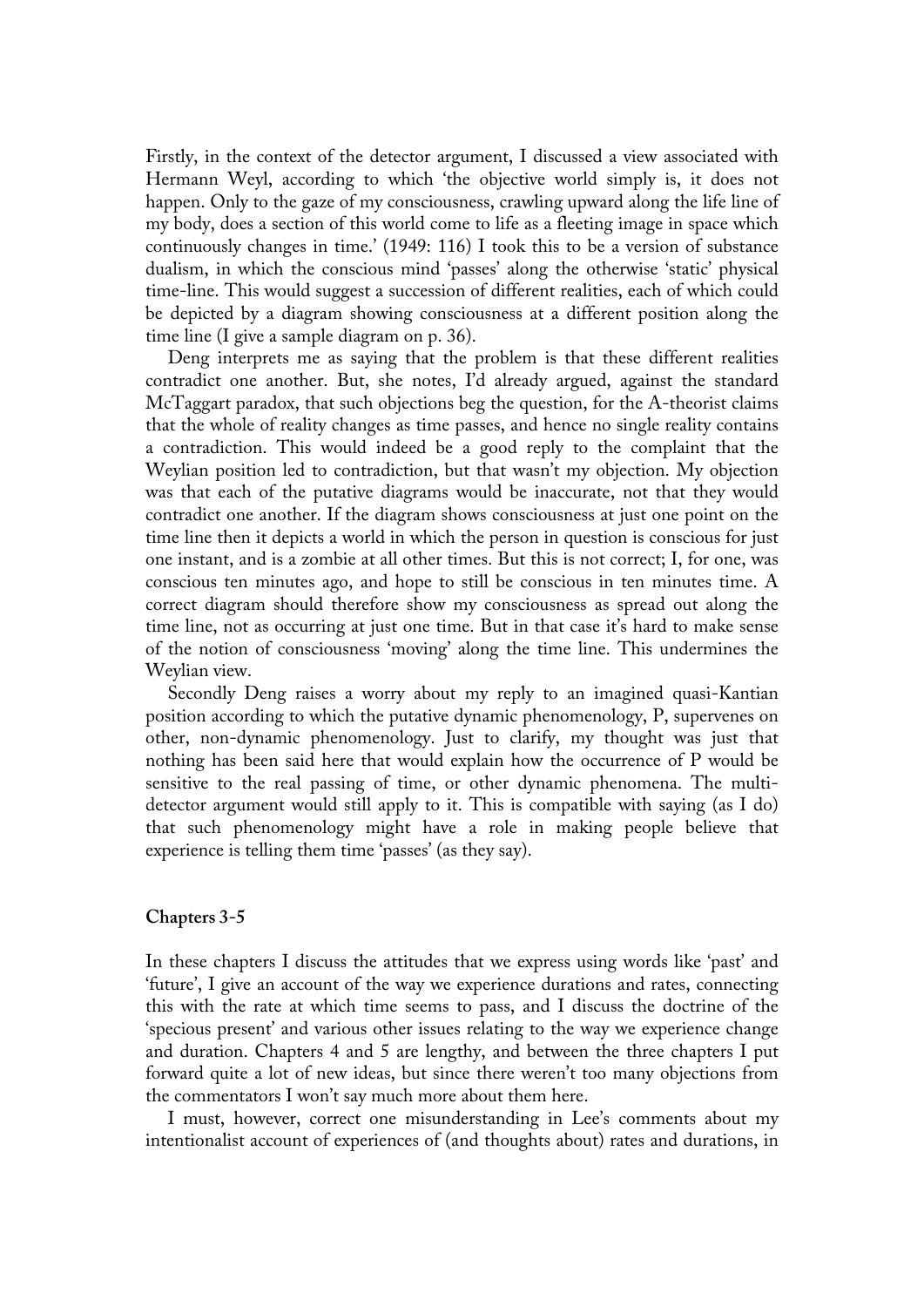chapter 4. My view is that the phenomenal character of an experience of a temporal feature represents what I call a *Subject-Environment Functional* (SEF) relation, as does a tensed thought. This is meant to capture the role of, for example, a time interval of a given length, in the life of the perceiving subject. Thus the significance of a period of one minute in the life of a normal human might be the same as that of a period of two minutes in the life of a counterpart who is the same in all respects except for having internal processes that take place at half the rate. In the book I also tended to align this intentionalist view with a functionalist account of consciousness (though I've subsequently come to think that the same kind of intentionalism could also be combined with a form of anomalous monism). Putting these claims together, Lee says that a temporal SEF relation will be something like the relation of 'causing an internal state with such and such functional role'. Given metaphysical functionalism the representation of a temporal property then reduces to 'the temporal property that causes this kind of experience'. This, Lee points out, will ultimately make it impossible to hold a genuinely reductionist intentionalist view (where phenomenal character is reduced to representational content), and might push me toward accepting some kind of qualia view.

The view that Lee attributes to me is in fact pretty close to the non-reductive 'Fregean' view advocated by David Chalmers (2004) (albeit Chalmers does not have the temporal case as his main focus). Not surprisingly, given his anti-materialism, Chalmers has no problem with qualia (albeit he doesn't accept non-intentional qualia). But that's not what I had in mind by a SEF relation. A SEF relation can be specified without reference to the experience itself. Someone can stand in such a relation to temporal features of the world without having any particular kind of experience at all; experience serves only to tell us that we stand in such relations. Consider, for example, the relation in which one stands to a forthcoming exam, such that one has insufficient time to prepare for it. Even if one had no mental representation of the exam whatsoever, one could still stand in that relation to it (one might encounter a student who is in precisely this position). The SEF relations represented by temporal thought and experience are more general than this – they don't just concern one specific kind of action, such as not having time to prepare – but they are of the same general character. As I explain in chapter 4, this allows the view to be a version of reductive intentionalism, and thus avoids any need for qualia.

### **Chapters 6 and 7: Some partial explanations for time seeming to pass**

Overall, *Experiencing Time* suggests that there are many different components of our mental lives that collectively lead us to be disposed to reject the B-theory and to believe in something that we call the passage of time. Perhaps different such components dispose us toward accepting different putative A-theoretic features – after all, there are many different versions of the A-theory, and together they make several quite different claims (e.g. the passage of time, the reality of tense, the open future, and so on). In chapters 6 and 7 I offer direct explanations for some of these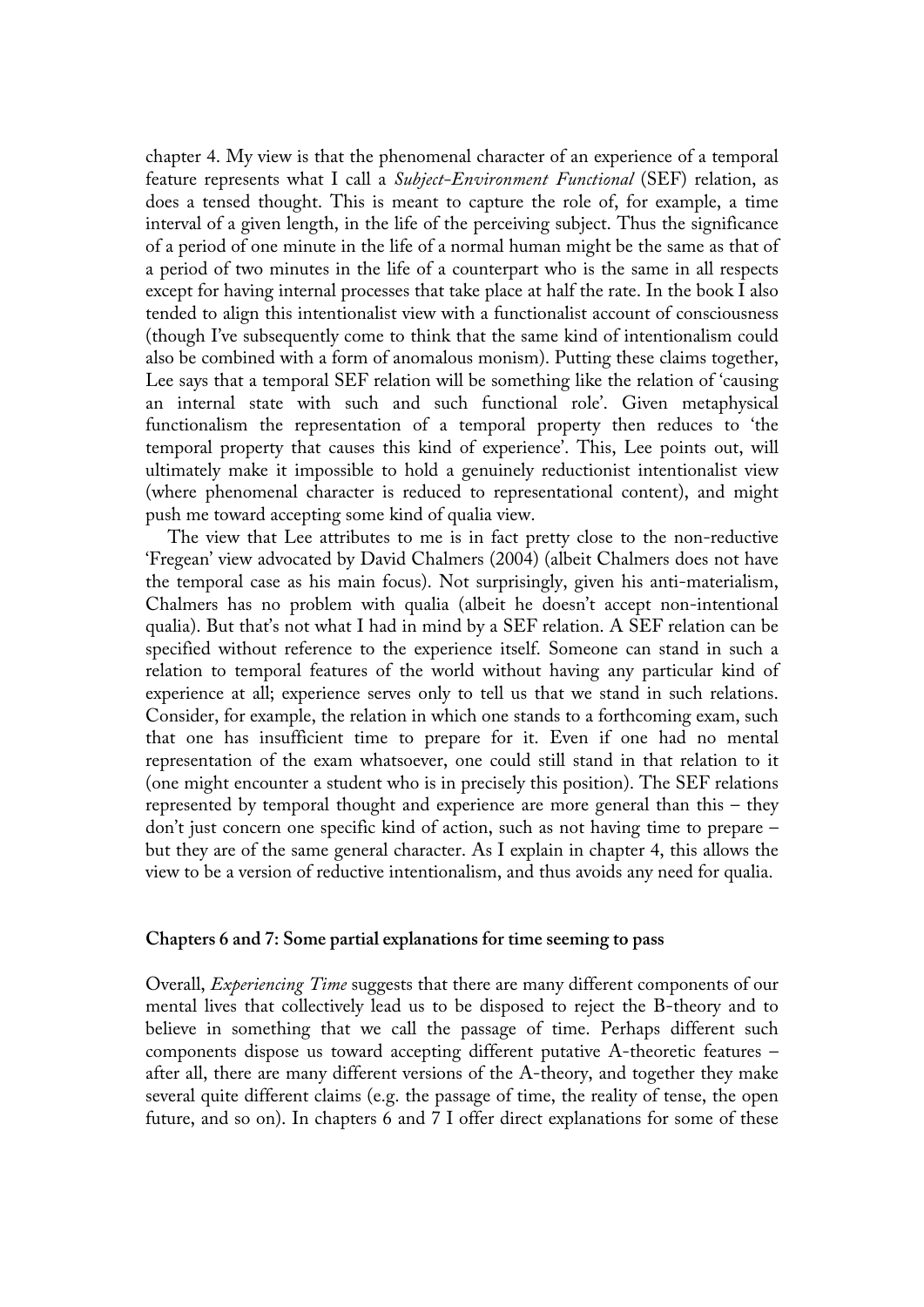components. All three commentators direct most of their more critical comments at chapter 6, so this will be the main focus of my reply.

I'd like to emphasise that chapter 6 concerns only one part of the story about why time seems to pass – it certainly isn't *the* story given by the book, or even the main story. There is no main story about this; just a collection of explanations of different phenomena. (Perhaps, despite my statements to the contrary, I invited misunderstanding on this point by entitling a previous paper on the topic of chapter 6 'Why does Time Seem to Pass?' (Prosser 2012)). In the book I try to make it clear that the topic of chapter 6 is the specific claim that change is experienced as having a certain 'dynamic' quality that strikes some people as incompatible with the Btheory's 'at-at' notion of change. I suggest that change is experienced in this way because objects are experienced as enduring through changes (in the sense of being wholly present at each time, and not having temporal parts. I acknowledge that I could be running together two different notions here, though they do seem natural partners.)

The claims of chapter 6 concern phenomenology, in the narrow, perceptual sense (or at any rate as narrow a notion as is needed to capture the experience of perceived change; see chapter 5 for my own account of how narrow this is). Now, there's an emerging dispute among B-theorists over what role, if any, experience has in giving rise to A-theoretic views. I hold that the phenomenology of temporal experience does have such a role, despite the fact that it does not represent genuine dynamic features of reality (such as the passage of time). Instead, I hold that the relevant phenomenology of change represents certain contradictions. But there are other Btheorists – 'veridicalists', including Deng and Christoph Hoerl (see the works cited by Deng) – who claim that the content of experience is entirely B-theoretic, and normally veridical, and that the idea that time passes arises for some other reason.

Deng's comments have helped me to realise that in the book I failed to distinguish two different forms that veridicalism might take. One version, which I'll call *moderate veridicalism*, says that there is something about experience, veridical though it is, that results in our being disposed to find the A-theory plausible. The other version, which I'll call *extreme veridicalism*, says that we are disposed to find the A-theory plausible for reasons that have nothing to do with experience. When I suggested, in the book (p. 59), that I find veridicalism problematic because it seems to offer no explanation of why time seems to pass, and moreover no explanation of why so many of us think that experience tells us this, I had in mind extreme veridicalism. But Deng correctly points out that this is not an objection to moderate veridicalism (of which, I take it, Deng's own view is an example).

In fact Deng is right that my own view is very close to moderate veridicalism. Chapter 6 concerns the only point of disagreement; I accept that much of the story about why time seems to pass concerns our dispositions to form incorrect metaphysical beliefs as a result of a largely veridical engagement with a B-theoretic world, but I do hold that the phenomenology of perceived change contains an element that does not represent anything B-theoretic, but instead represents a kind of contradiction, which we then mistakenly describe as a dynamic feature of reality. To some extent this rests on a claim about the phenomenology with which the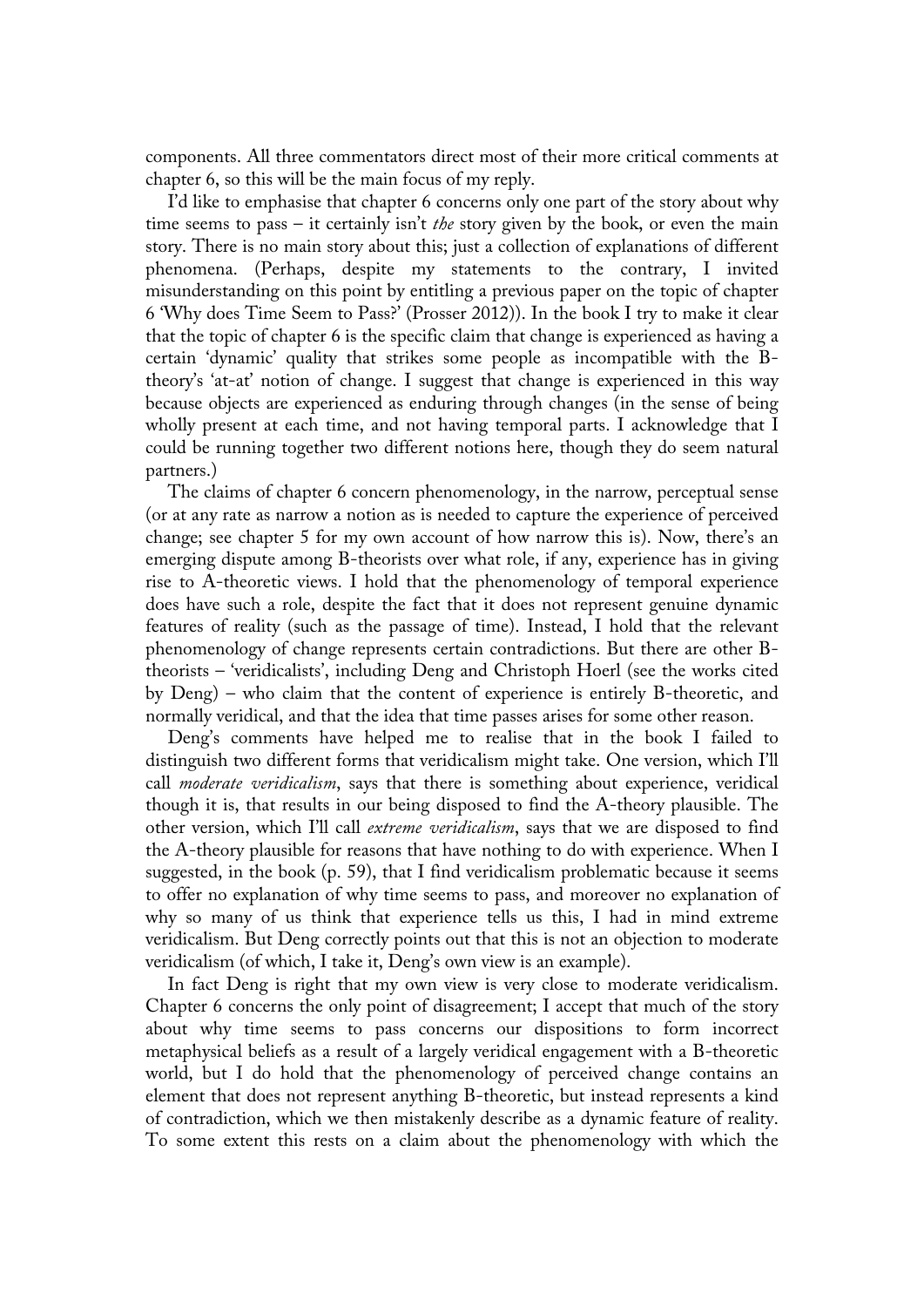veridicalist simply disagrees (see my disagreement with Christoph Hoerl (2014), discussed on p. 185).

I could of course just be wrong about the phenomenology; this could be a case of conceptualising the phenomenology in a certain way, not required by the phenomenology itself, because of certain metaphysical views held antecedently for independent reasons. An example might be the endurance view of persistence, and in fact I shall argue below that there are indeed independent reasons for connecting the concept of endurance with the concept of temporal passage. But even if I did make that mistake, what I say in the book could still be pretty close to the right view, and just mistaken in over-interpreting the phenomenology. There is of course a rather subtle relation between what one perceives and the way in which one conceptualises what one perceives; it's not clear that the two are entirely independent. Nevertheless, I can only report that it still seems to me that there really is something in the phenomenology of any perception of change that makes it appear incompatible with the B-theorist's 'at-at' notion of change.

In support of my view in chapter 6, I argue first that if there is a seemingly 'dynamic' element of the phenomenology of change perception – an element that does not simply make the world appear as a B-theory world should appear – then the representational content of that element must be a necessary falsehood. So although the content is not A-theoretic, it is not compatible with the B-theory either. Of course merely having a necessary falsehood as content does not in itself explain why anyone would describe such a phenomenology as 'dynamic' – there will be a further story to explain this. Again, this puts me fairly close to the veridicalist position (but not quite there, just because I'm denying that change experience is fully veridical). I then suggest that the necessary falsehood in question comes about because every perceptual representation of a change involves representing the very same object (not different parts of the same object) as both  $F$  and not  $F$  (for some property *F*). I then address some obvious-seeming objections.

I initially put forward the endurance claim as a hypothesis. Then, in section 6.7, I gave a few tentative arguments in favour of the claim, though I do acknowledge (top of p. 182) that these are less than watertight. The commentators bring out the reasons why, and I acknowledge that more needs to be said before it has been made fully clear how and why experiences of change represent the changing object as enduring. The matter is not as straightforward as it might initially appear, though. I do of course hold that experience is not sensitive to whether objects endure or perdure; this is shown by arguments similar to those given in chapter 2. But it does not follow directly that the content of experience is neutral between different theories of persistence. For the mind does have the capacity to represent identity, for independent reasons, and my thinking was that the structure of mental representations of change is such as to represent the changing object at  $t_1$  as numerically identical with the object at  $t_2$ , where this could not be taken as equivalent to saying that the object-stage existing at  $t_1$  is part of the same temporally extended entity as the object-stage existing at  $t_2$  (note my remarks on the difficulties facing the paraphrase strategy that would be needed in order to defend a perdurance content, and the reasons for taking surface form as a guide to logical form in certain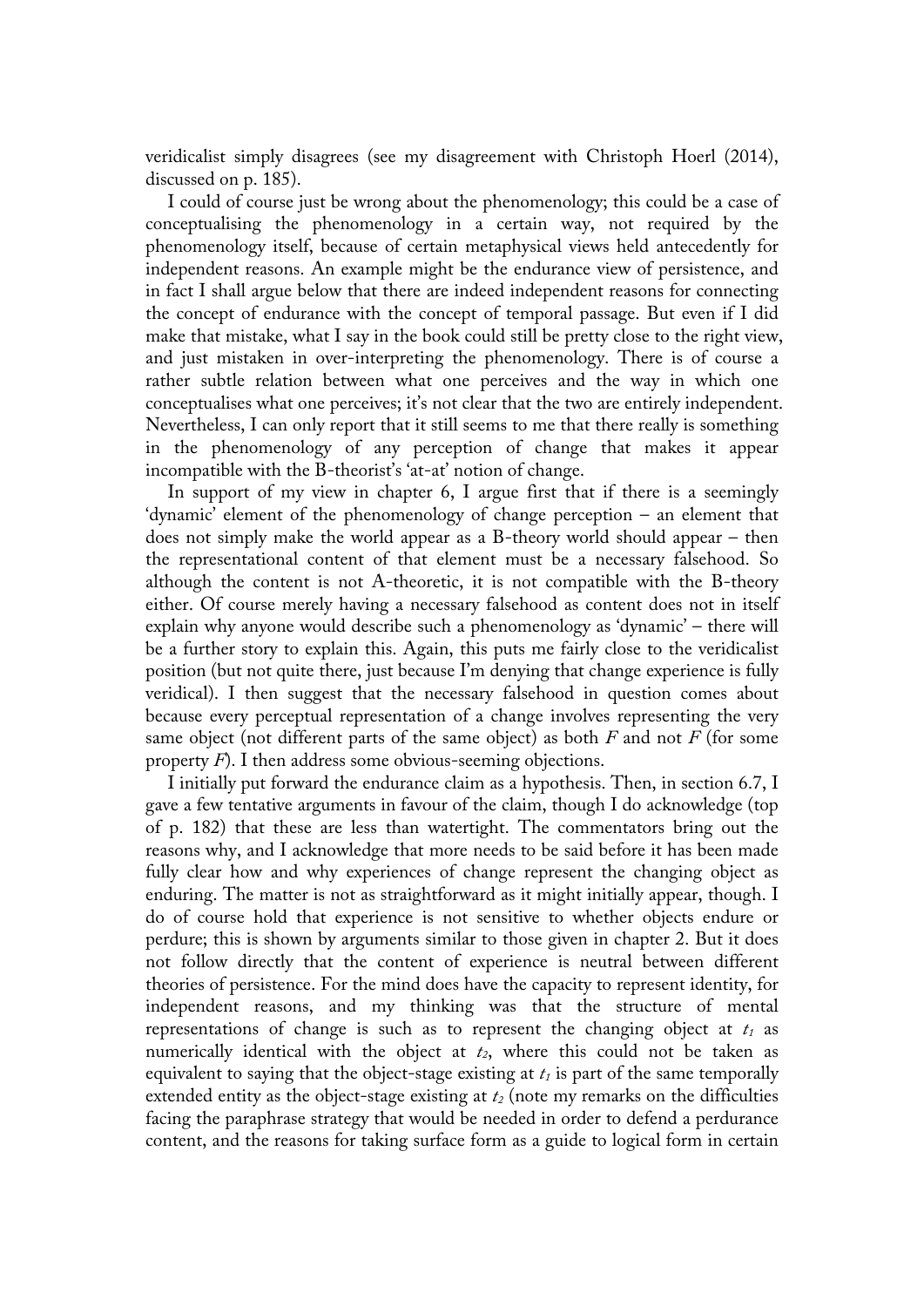cases. I do of course realise that a failure to represent temporal parts is not equivalent to a representation of the absence of them, but there are delicate issues here about just what the correct description of the content should be.)

I don't currently have anything very substantive to add to what I say in section 6.7 of the book, though, so I won't dwell on the details of the objections to those arguments raised by the commentators, even though I do think there's a little more to the arguments than it might have appeared. Difficulties with particular arguments in favour of a position do not of course show that the position is false, and any view must be judged not only on the arguments that can be put forward directly in its favour but also on what it can explain. Instead, I'd like to say a little more by way of motivation for (if not proof of) the very general claim that mental representations of endurance, including those involved in non-perceptual cognition, have a role to play in explaining why time seems to pass. This is something that I wish I'd said more about in the book.

As I mentioned in chapter 7, there is a fair bit of empirical evidence for the claim that temporal cognition shares resources that are used for spatial cognition (p. 191). In short, in our thinking about time, we sometimes think of time as though it were space. I think that this is a further, important source of the notion that one is 'moving' through time. To see why, consider first an analogy. I feel that I am extended in space to a certain degree. My fingers and toes feel as though they are located in different places; all of the parts of my spatially extended body are felt as parts of me. There seems to be growing evidence that this sense of 'ownership' of one's body involves not only the perception of bodily parts, but also something else. There is some dispute about the details, but one currently popular view is that a sense of agency, the sense that these body parts are under one's direct control, has a crucial role.

Now, movement through space consists in being at one place at one time, and at another place at another time. An object that is, and remains, spatially extended from A to B does not move from A to B just by virtue of having a part at A at  $t_1$  and a part at B at  $t_2$  – not if it also has a part at B at  $t_1$  and a part at A at  $t_2$ . So one thing that might follow is that if we think of ourselves as 'moving' through time, this would have to involve being wholly located at one time (with no parts elsewhere on the time line), and then being wholly located at another time. As metaphysics this wouldn't make much sense, of course, but the current project allows that we might well have notions that don't amount to a fully coherent worldview.

If some version of four-dimensionalism is true, as many B-theorists believe, then our bodies are extended through time as well as though space. But does it feel that way? I don't think it does; I think one has a sense of being wholly located in the present, which is why it often comes as a surprise to consider that one might in fact be a temporally extended four-dimensional object. One does have access, through memory, to earlier states of one's temporally extended body. But if we tend to think of other times as though they were other places, then by analogy with the spatial case, perhaps the mere receipt of information about one's extended body might not be sufficient for one to feel as though parts of one's body that are located in the past are currently parts of oneself. One currently has direct agency only with respect to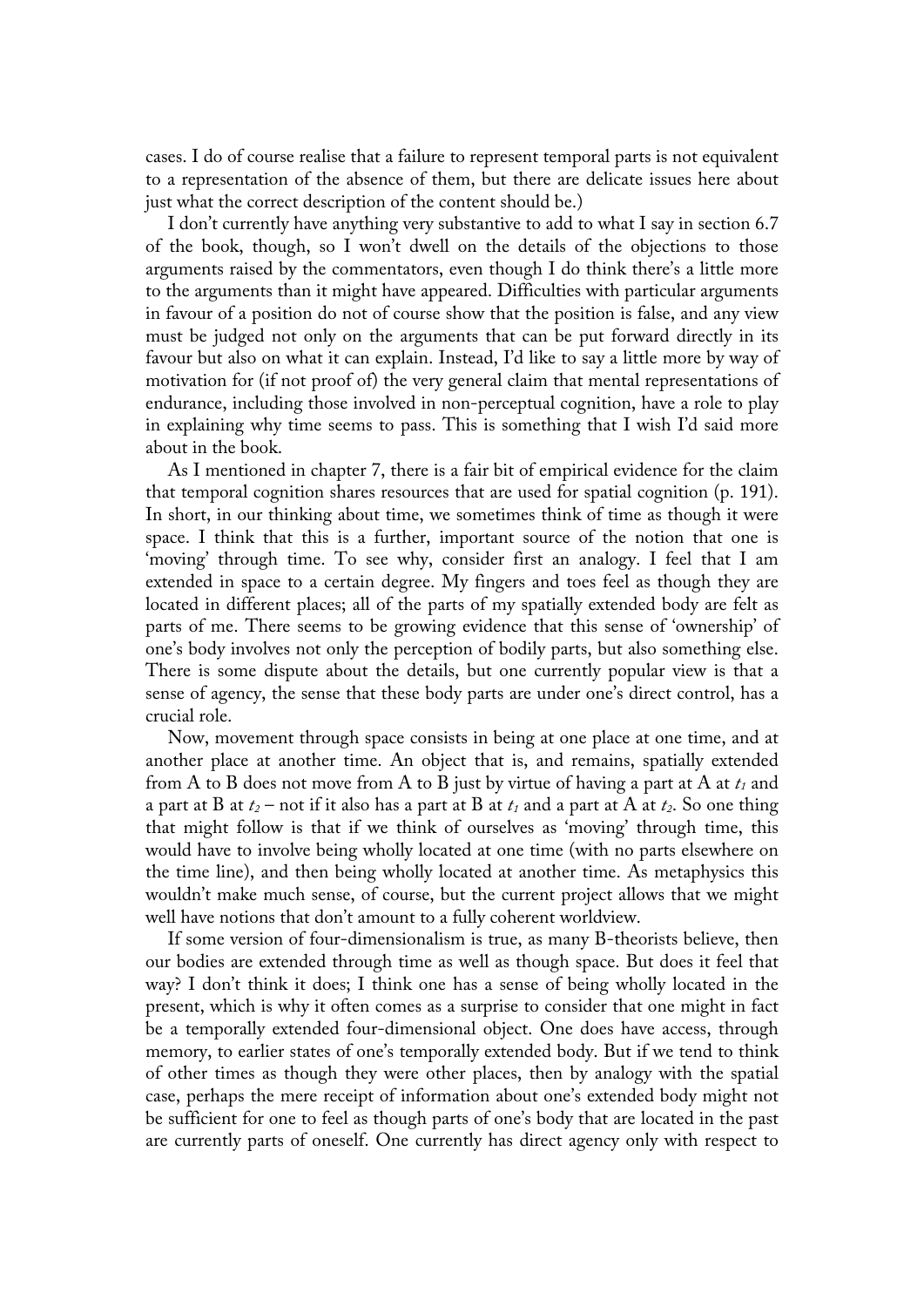those parts of one's body that are located in the present. Of course, when one thinks back to earlier times, one remembers that one did have agency with respect to the parts of oneself that were located at those times. So those parts were parts of oneself at that earlier time.

This might go some way toward explaining a sense that 'I' am wholly located in the present, but I was previously wholly located at various earlier points along the time line. It would thus provide an explanation for a sense in which it seems to me that I endure (rather than perdure) through time. And, if we are implicitly thinking of the times at which one is thus located as though they were positions in space, the only way to make sense of my having been wholly located at A at  $t_1$  and wholly located at B at  $t_2$  would be that I moved from A to B, along the time line. This would involve implicitly treating 'A' and 'B' as though they were locations and  $t_1$  and  $t_2$  as times at which one was at those locations; whereas in truth A and B just *are*  $t_1$ and *t2*. So, as I said, one does not thereby have a coherent metaphysics. But this might explain one source of the idea that one is 'moving' through time. It might also thus explain at least a part of what lies behind Weyl's notion of one's consciousness 'crawling' along the time line.

This line of thought needs much further development, of course. My point, for now, is that it illustrates one possible reason why thinking of oneself as enduring seems to be necessary in order to be able to think of oneself as 'moving' through time, along with a tentative explanation for why one mistakenly and incoherently does so. My broader suggestion  $-$  still tentatively  $-$  is that there may be reasons why things other than oneself may seem to 'move' along with one, and hence that change is experienced in terms of an object 'moving through' two incompatible property instantiations. As I said, though, this is no more than a broad motivation for a hypothesis related to, but not identical with, that of chapter 6. More arguments are needed.

One more reply regarding the endurance view. Skow notes that in order to fend off certain objections to the endurance view I have to deny that properties are experienced as relations to times, but he thinks that I am mistaken in doing so. He says 'Ask a subject: when you were looking at the second-hand, and it looked like it was here, did it look like it was here in some "atemporal" way, or did it look like this: it is here at this time (the time I'm doing the looking)? I'm confident that those who understand the question will answer the second.' But this is misleading. There are several ways to read '*o* is *F* at *t*'. One of them takes *F* to be relational. But another takes the state of affairs at  $t$  to be that  $\sigma$  is  $F$ . Given that we're interested in how changes are experienced it would be better to show a subject an object that changes, say from being red at  $t_1$  to being blue at  $t_2$ , and then ask which of the following was the most appropriate description of what was experienced:

(1) Your experience told you that the state of affairs at  $t_1$  was that the object was red, and the state of affairs at *t2* was that the object was blue.

(2) Your experience told you that the object stands in the 'red' relation to  $t_1$  and the 'blue' relation to *t*<sub>2</sub>.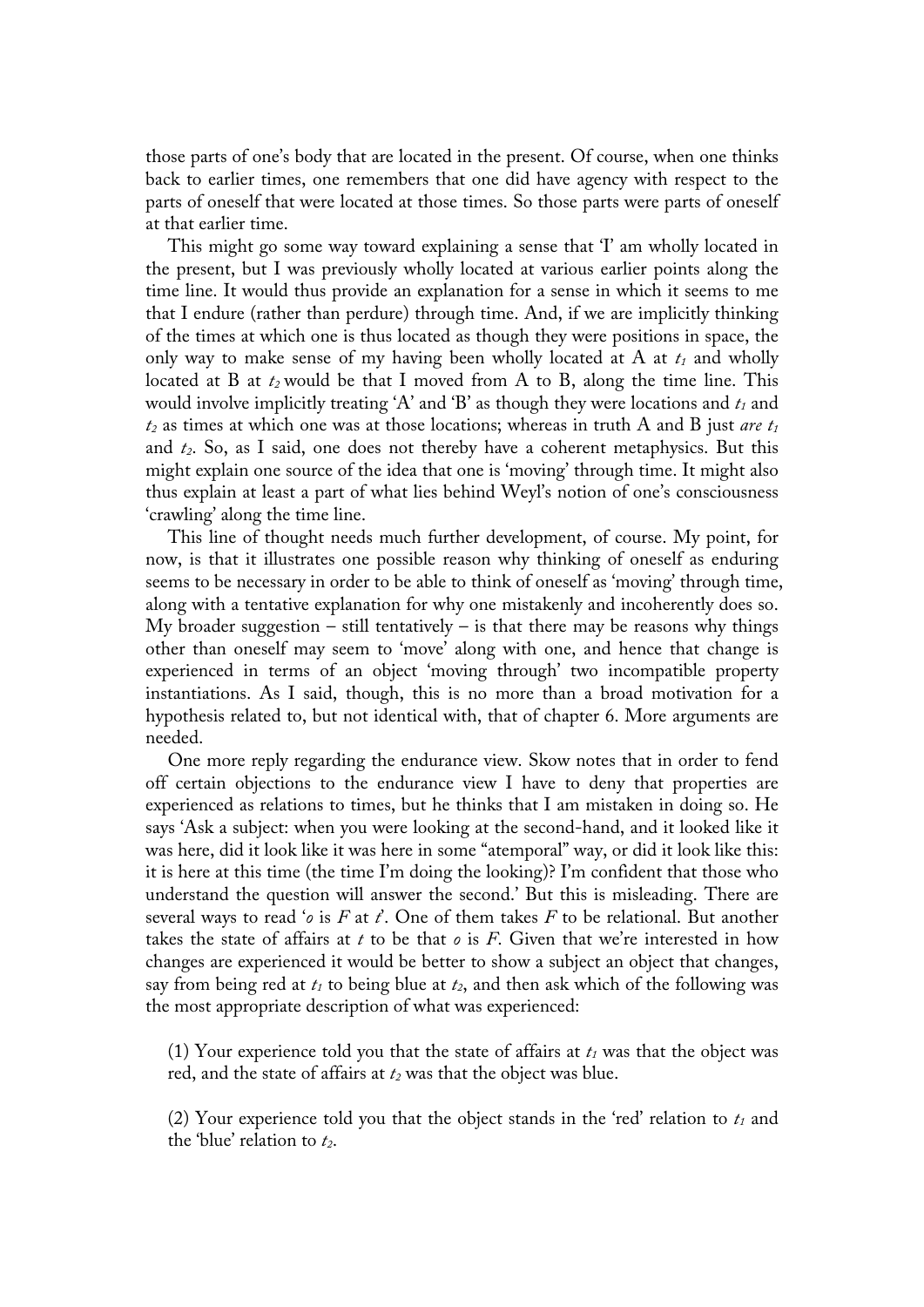Ask it that way, and my feeling is that the first statement, which corresponds to my proposal, would be found to be the most appropriate description.

Lee and Deng both raise some issues relating to my claim that the content of seemingly dynamic experience is a necessary falsehood. I'm surprised that the claim sounds so odd, as it seems to be a fairly common claim that the A-theory holds that the reality changes between incompatible states (this comes out, for example, in Kit Fine's (2005, 2006) 'fragmentalism', and in the standard reply to McTaggart's paradox, discussed in chapter 1 of the book). It's not a new view that the passage of time involves one state of affairs being replaced by a state of affairs with which it is inconsistent. Given the A-theory, no actual contradiction arises because no single reality contains more than one of the contradicting states of affairs. But if the Btheory is true then the contradiction cannot be avoided; so it should not be very surprising if the B-theorist's story about how reality is represented, such that the Atheory seems true, involves an overall contradictory representation (and not be a contradiction concerning the state of affairs at any one time). However I'll say more about one possible source of confusion below.

Lee asks why the sense of passage should not just arise from the combination of one's memory that a certain time was present with one's knowledge that the same time is now past, and another time is present – the 'now' thus seems to have 'moved' forwards. I do discuss and endorse this possibility as part of the overall story about why time seems to pass (pp. 24, 201), but Lee is right that I should have made it more prominent. I'm puzzled by Lee's proposed version of projectivism, though. Lee suggests that our sense of a 'moving now' comes from 'illicitly projecting an awareness of genuine *psychological change* onto the world, where this psychological change consists in the constant updating of our tensed perspective on the world'. Here he seems to have in mind a continuous process rather than a comparison among discrete beliefs and memories, but as far as I can see my comments should largely apply to both approaches. First, a general worry about any account that takes this form: unless one is aware of the psychological change as a dynamic change, then it is hard to see why projecting it onto the world should give rise to any sense of the world undergoing a dynamic change. But no account has been offered of why the psychological change should seem like a dynamic change.

In any case, I don't understand what's supposed to be psychological here. Words like 'past' and 'present' have either an A-theory semantics or a B-theory semantics. If they had an A-theory semantics then to be aware of an event going from being present to being past would be to be aware of a change in the objective A-series position of the event. But we're assuming the B-theory at this stage, so instead these words should have a B-theory semantics. This says that words like 'past' and 'present' apply to an event (or time) if, and only if, that event (time) stands in a relation to something. The candidates for the 'something' are either the time of utterance, the utterance itself, or the speaker (or perhaps a temporal stage thereof). See chapter 3 of the book for discussion of the details. So the updating of one's tensed perspective consists in an event being represented as standing in one relation to something that exists at one time and in another relation to something that exists at another time.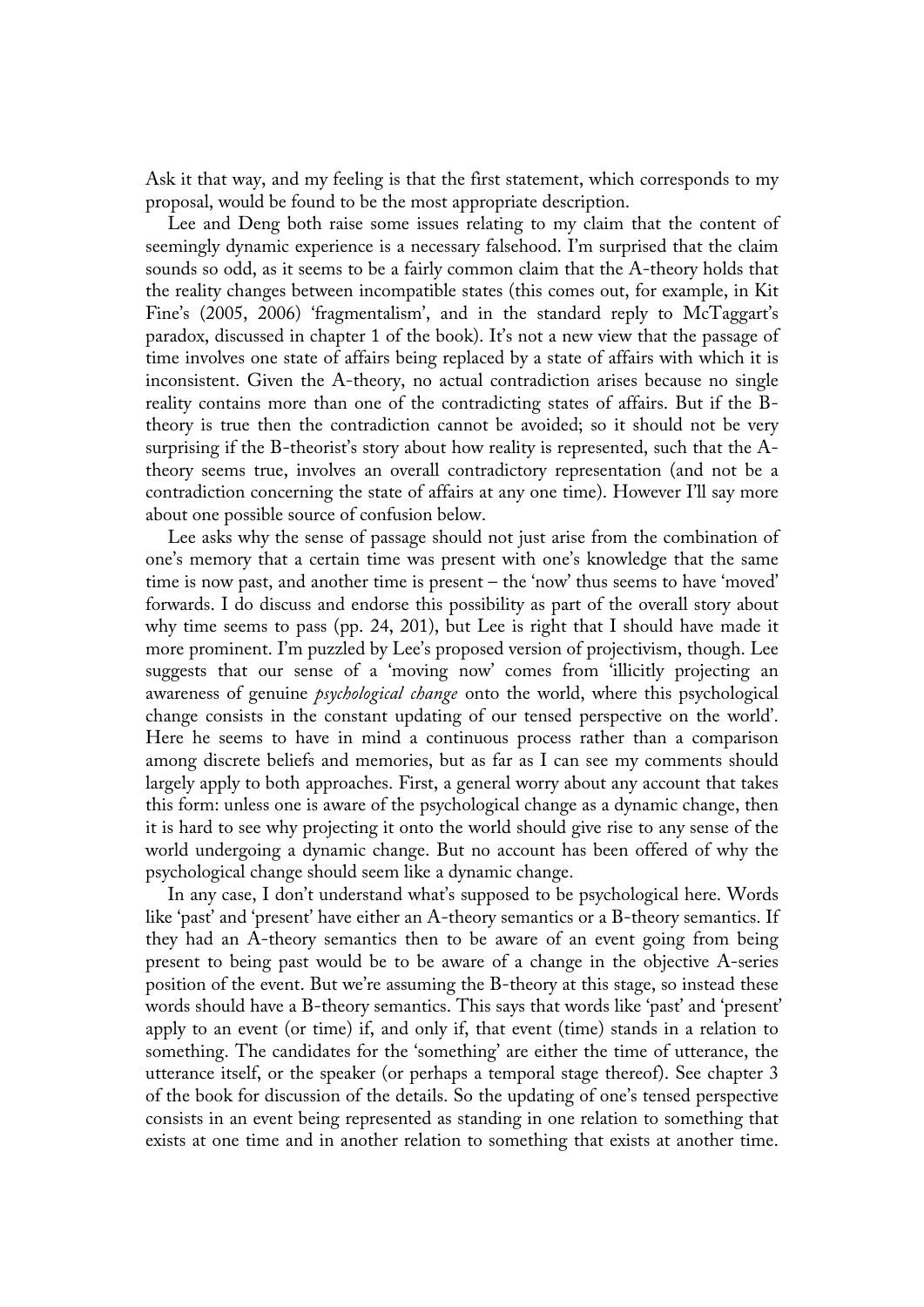But an awareness of this content clearly does not constitute an awareness of a psychological change.

Why should an awareness of this overall content give rise to any sense of time passing? After all, the structure of past and present relations just described is much the same as the structure of 'left' and 'here' relation described above in my 'seepage' example. It's a state of affairs compatible with the B-theory, so why should it suggest anything A-theoretic to the subject? In chapter 3 I suggest one possible answer: we use monadic predicates like 'is past' and 'is present' to deal with what are really twoplace relations, and this metasemantic fact is not apparent to us in our uses of these predicates (or in the memories and experiences that lead us to judge that events are past or present). Consequently we have a tendency to think that 'past' and 'present' stand for properties of events (or times), rather than relations between events (or times) and something else. So a change from being present to being past seems to us to be a change in an objective property of reality. On this view, the experiences and/or thoughts are veridical, but we make a kind of metasemantic error in our interpretation, leading to an incorrect metaphysical view. So, given the terminology introduced above, this particular view, taken on its own, would count as an example of moderate veridicalism.

Lee suggests that if this is a source of our A-theoretic views then it is a counterexample to my claim about necessarily false contents, because the content in question would be contingent (and normally true). This is another point where my not having clearly distinguished between the different versions of veridicalism may have obscured things. If my account of the above case is correct, then it is a case in which one's experience presents the world as B-theoretic, but one makes a metasemantic error in interpreting this experience. But, although I probably didn't make this clear enough in the book, I had intended the claim that the seemingly dynamic elements of experience have necessarily false contents to apply to cases where veridicalism, even in its modest version, is false. If experience presents the world in a way that conflicts with the B-theoretic account of it, and in such a way as to seemingly lend support to an A-theoretic account, then, in those cases, I stand by the claim that the relevant element of experience has a necessarily false content. Given the assumption that all phenomenology represents something, then once veridicalism is ruled out, and given that the representation of A-theoretic features was ruled out by other arguments, the only remaining contingent candidates are contingent falsehoods compatible with the B-theory. These don't have much prima facie plausibility, and are ruled out by the argument given in the book.

## **Bibliography**

- Chalmers, D. J. 2004. The Representational Character of Experience. In B. Leiter (ed.), *The Future for Philosophy*. Oxford: Oxford University Press.
- Fine, K. 2005. Tense and Reality. In Fine's *Modality and Tense: Philosophical Papers*. Oxford: Oxford University Press.

Fine, K. 2006. The Reality of Tense. *Synthese*, 150: 399-414.